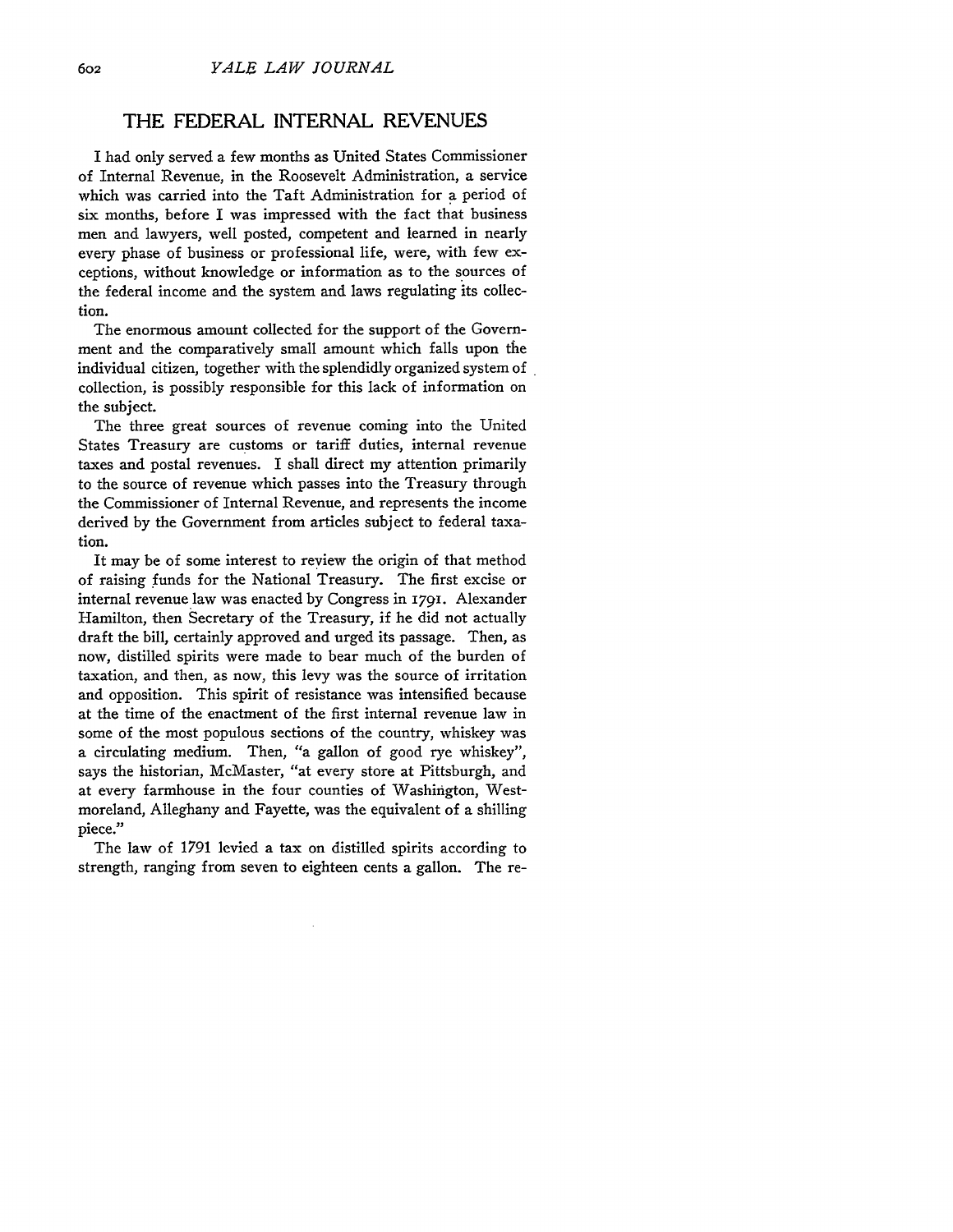sistance to this law was widespread and stubborn. The noted "Whiskey Insurrection" followed. Tax-gatherers representing the Treasury Department were tarred and feathered, beaten, and in some instances murdered. In fact, a modern moonshiner, were he a student of history, could greatly improve his mode of warfare **by** taking lessons from these pioneers, although the adoption of the tactics then employed would no doubt meet at this time with prompt defeat. Resistance to the whiskey tax of 1791 finally assumed such proportions that President Washington was compelled three years later to call into the field 15,000 troops, in the main veterans of the Revolution, to meet the insurgents. Surrender was prompt, the insurrection collapsed, and its suppression was virtually bloodless.

In times of extreme emergency, when large funds are needed to meet the expense of war, the internal revenue is usually invoked and the people always have, except in the first instance, responded patriotically. Debt incurred during the war of the Revolution led to the first excise laws. These were repealed in 1802, but the second war with Great Britain in 1812 forced their re-enactment. Four years later the system was again abolished and no revenue taxes were imposed for nearly half a century, when the enormous expenses of the Civil War developed an imperative necessity for a prompt and certain method for collecting revenue for the nation. Thus in **1862** the present internal system was devised and adopted. This was during the administration of Salmon P. Chase as Secretary of the Treasury.

When it became necessary to conduct the war between the United States and Spain, one hundred millions a year additional had to be raised. Congress once more returned to the internal revenue taxation. Taxes were resumed on various occupations, the rate on tobacco and beer was increased, and former sources of revenue, such as inheritance, legal instruments, bank checks, etc., were called upon under the War Revenue Act of 1898. Internal revenue collections grew from \$146,000,000 in 1897 to \$295,000,000 in 1900, and \$306,000,00 in 1901.

The extra revenue derived from the War Revenue Acts only, from June 13, 1898, to June 30, 1902, aggregated \$380,371,764, that is to say, this sum was collected over and above the normal receipts of the Government through the internal revenues during that period. After July ist, iqo2, the taxes levied to meet the expense of the war with Spain were abolished.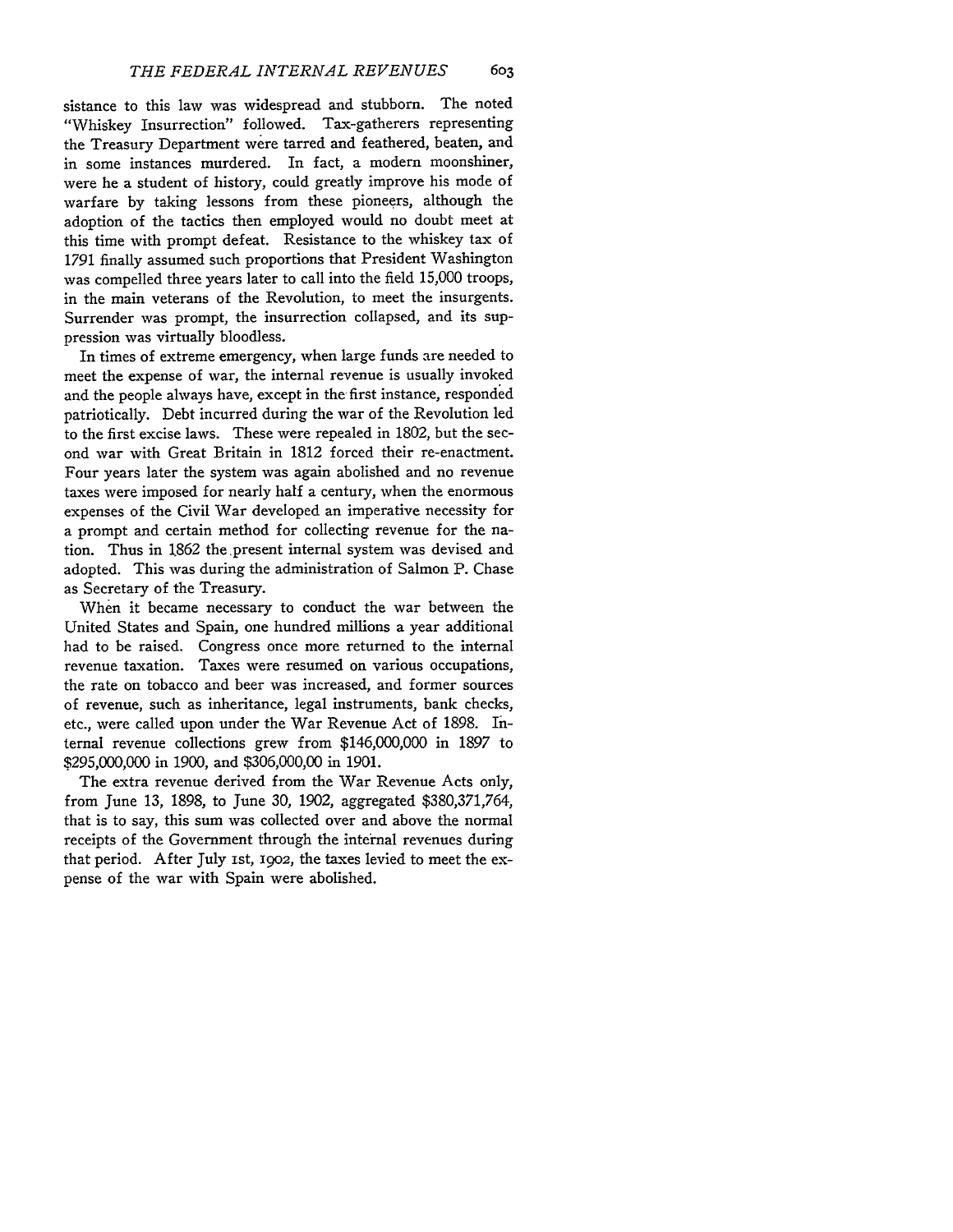Shortly after retiring from the office of Commissioner and returning to the practice of law in Washington, I prepared and published a little volume on the general subject of federal taxation, from which I think the following would be of general interest as to the uses of taxable alcoholic spirits, tobacco and other things, from which the Government derives such a tremendous revenue. It is estimated that there are fifty drinks of whiskey in a gallon, the tax therefore on an ordinary drink of whiskey, is 2c. The record justifies an estimate of nineteen million drinks of whiskey taken in the United States every day, and the tax on the distilled spirits thus consumed in the United States in ten days would build a modern United States battleship.

The tax on a cigar is three-tenths of one cent. Every day the smokers of cigars in the United States consume about twenty million cigars and pay sixty thousand dollars into the United States Treasury daily. The tax on ordinary cigarettes is one dollar and eight cents per thousand. Every day the cigarette smokers in the United States consume approximately eight and onehalf million cigarettes and pay daily into the country's treasury nearly ten thousand dollars. The smokers of cigars, and cigarettes pay, therefore, *every day* seventy thousand dollars into the Federal Treasury.

The tax on a pound of smoking or chewing tobacco is six cents. There is an average of one hundred and twenty "chews" of tobacco in a pound. Our Federal Government therefore gets onetwentieth of one cent per "chew." The consumers of chewing and smoking tobacco therefore pay into the Treasury sixty thousand dollars a day.

There were over twenty-five million packs of playing cards sold during the fiscal year of 1913, from which a tax of more than half a million dollars was collected, an amount entirely adequate to support the Military Academy at West Point.

The recent report of the present Commissioner of Internal Revenue shows that during the last fiscal year there was collected through the imposition of federal taxation, three hundred and forty-five million dollars (\$345,000,000.), in round numbers, an increase of \$23,000,000 over the prior fiscal year, this being due however to some extent, to the additional amount collected from the Corporation Excise Tax Law. The articles of taxation furnishing the *additional increase* in collections for the last year being: distilled spirits, \$7,500,000; manufactured tobacco, includ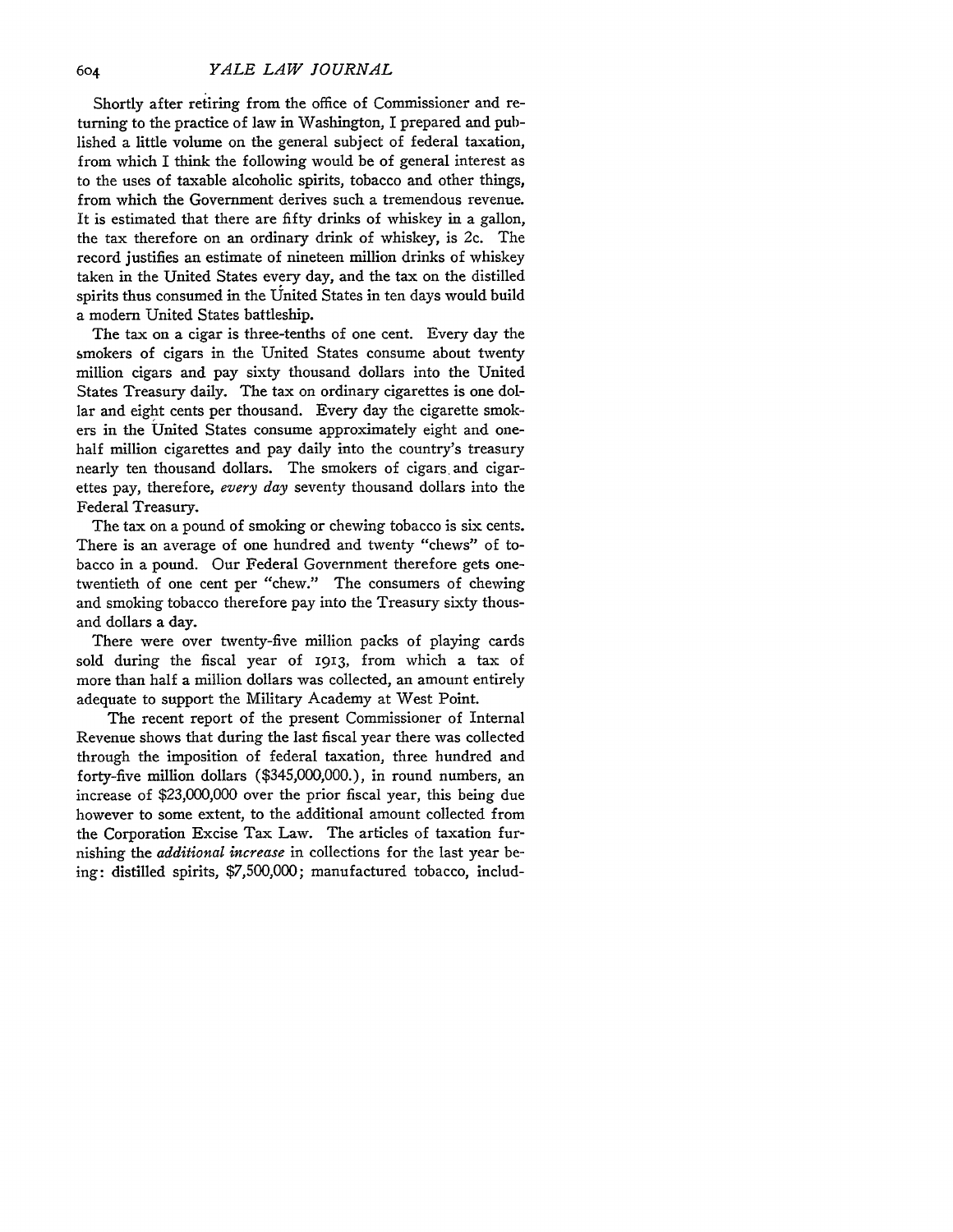ing cigars, cigarettes and snuff, over \$6,000,000; fermented liquors, beer, ale, etc., nearly \$3,000,000; and from the Corporation Tax Law, \$6,500,000.

One feature in connection with the collection of so great an amount of revenue which is worthy of attention, primarily to bankers, lawyers, and collection agencies, is found in the fact that at no time has it cost more than 2% of the amount collected, for its entire collection. The amount for collection has ranged from 1.92% down to 1.60%. Such a record of making collections at the least possible cost, bears tribute to the business methods of at least one of the federal departments. Especially is this true, when it is remembered that customs or tariff duties are paid when taxable articles come into this country and the internal revenue tax is collected on the article manufactured in this country, it would seem that the internal revenue tax would be the more difficult to collect, and, therefore, the cost of collection greater. The reverse is true, however, and is due to several causes, among them being the comparatively few articles upon which internal revenue tax is imposed, and the manner of indicating that the tax has been paid. The principal cause, however, is the difference in the number of people who are benefited or could be benefited by violating the law.

Any one who wants to consume or use a foreign made article would be benefited in a financial way, if he could get that article into the country free of duty. Governent officials are therefore expected to prevent violations of the customs laws.

On the other hand, as regards articles upon which internal revenue tax is imposed, the manufacturer or dealer might be interested in evading the tax, but never the consumer.

In the case of the internal revenue tax, therefore, it is limited to the manufacturers of and the dealers in the objects of taxation.

This review is sufficient to suggest at once at least one reason for the opposition to prohibition not only in some of the states, but in the National Congress, when that question is suggested there, as it now is, by the extereme and unusual proposal for an amendment to the Federal Constitution prohibiting the sale or manufacture of distilled or malt liquors in any form throughout the United States. That is, the taxpayers naturally wonder in what way and from what source three hundred and fifty million dollars a year would be raised to take the place of the portion of